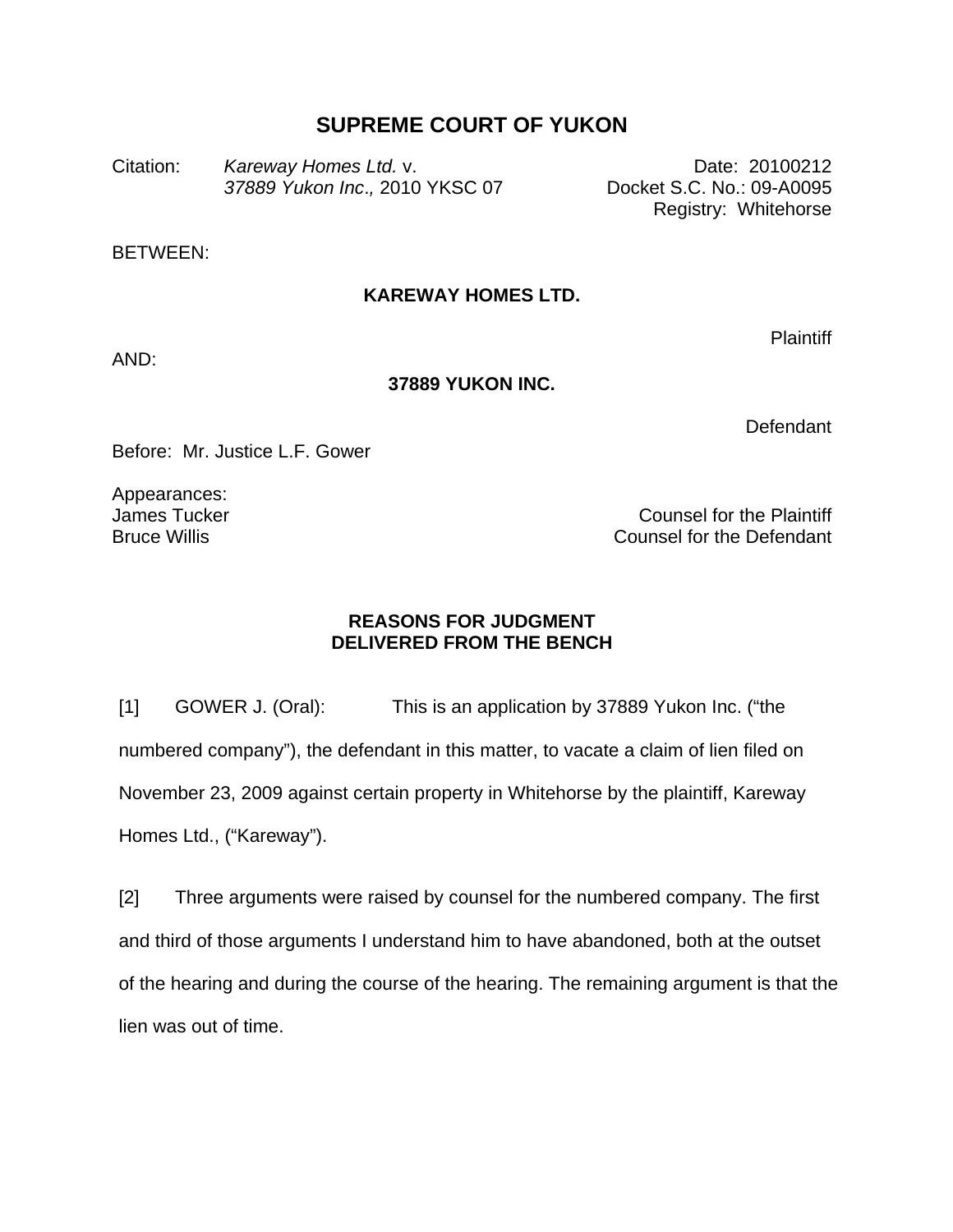[3] The lien is based on the supply of certain materials to the numbered company, as the owner of the subject property, on November 5, 2009. Those materials consisted of a number of items, including instruction packages and remote controls for the gate security system which had been previously installed on the property. The construction project here involved two large buildings within which there were multiple separate condominium units.

[4] Kareway entered into a development agreement with the numbered company in 2007, and agreed, as the builder, that it would do a number of things, including supplying the labour and materials to do the construction work required for the project, and that it would expect, in turn, payment for the cost of work on the project, which included various items set out in para. 2.1 of the development agreement. Among those items included were the cost of all materials, products, supplies and equipment incorporated into the work on the project.

[5] During the course of the construction, up until the termination of the contract by Kareway in November 2009, a number of advances had been made by the numbered company to Kareway, as set out in Exhibit "H" of the affidavit of Alex Shaman filed in this hearing, which records various payments from 2006 through to June 1, 2009. Certain garage doors and mail boxes were incorporated into the project and were invoiced in 2007 and 2008, from the supplier to Kareway.

[6] Mr. Willis raises a novel argument, in my respectful view, on behalf of the numbered company. He says that, because these garage doors, mail boxes and items related to the security of the condominium units were invoiced in 2007 and 2008, I can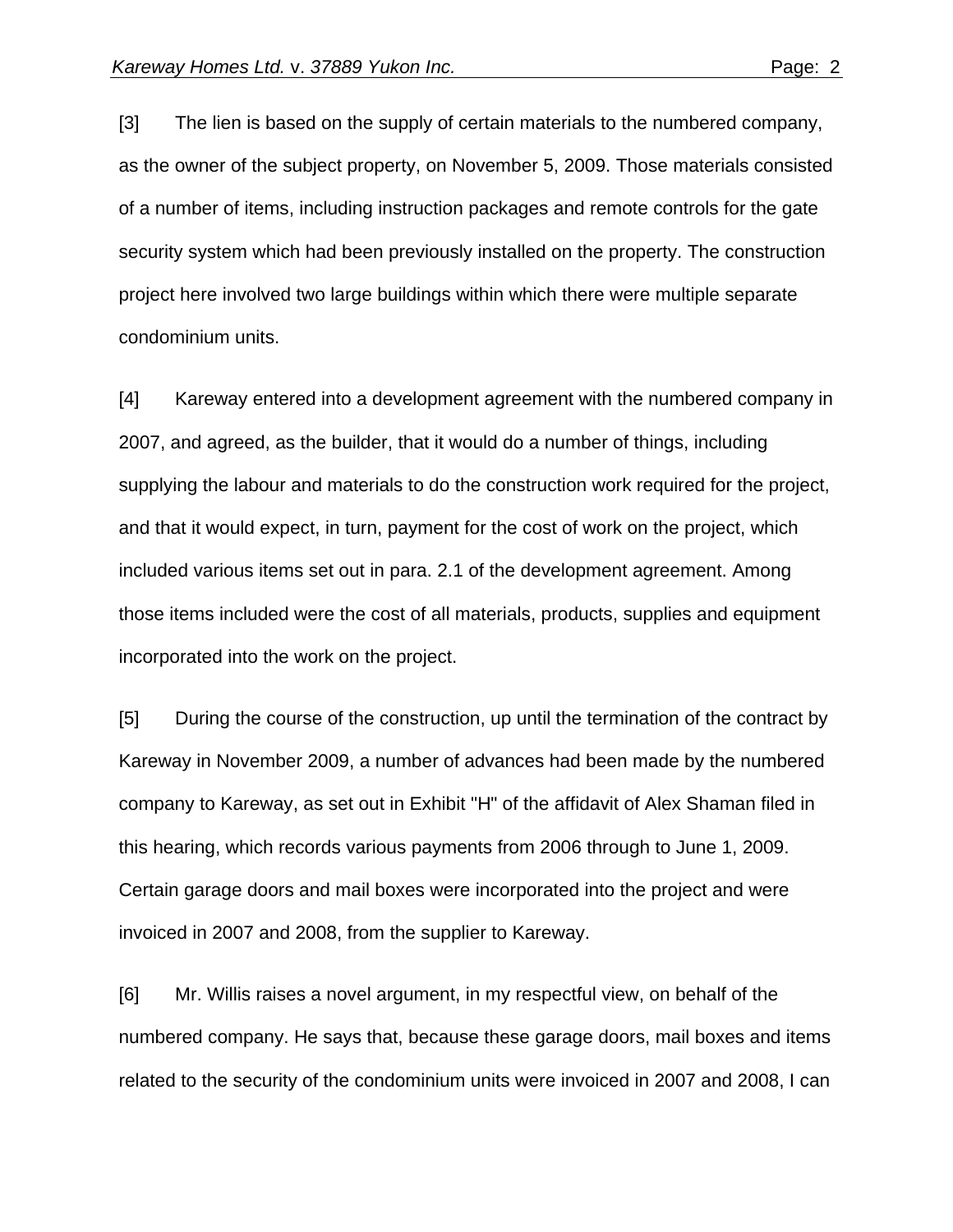make an inference that the cost of those items was reimbursed by the numbered company to Kareway long before the date of the delivery of the various electronic keys, remote controls, and so on, for the security system.

[7] I understand it is not in dispute that 90 percent of the total cost of the work has previously been paid by the numbered company to Kareway. The claim of lien in this matter is for the remaining 10 percent, which has been held back by the numbered company.

[8] Mr. Willis points to s. 8(1) of the *Builders Lien Act*, R.S.Y. 2002, c. 18, the relevant portion of which reads as follows:

> "All payments up to 90 per cent of the price to be paid for the work … or materials mentioned in section 3, … shall operate as a discharge *pro tanto* of the lien …."

He then invites me to conclude that the specific cost of these items which were delivered by Kareway to the owner on November 5, 2009, the box of instruction packages, remote controls and so on, must have been paid for, and therefore fall within the 90 percent which has already been paid on the project. Consequently, that "deemed" payment must operate as a discharge, to that extent, of the lien claimed by Kareway.

[9] No case law was filed in support of that proposition. I note that s. 3 of the *Builders Lien Act* reads, and I am quoting the relevant portions:

> "[E]very … builder … doing work on or furnishing materials to be used in the construction, … of any building shall, because of being so employed or furnishing, have *a lien for the price of the work*, … or materials, on the building, … and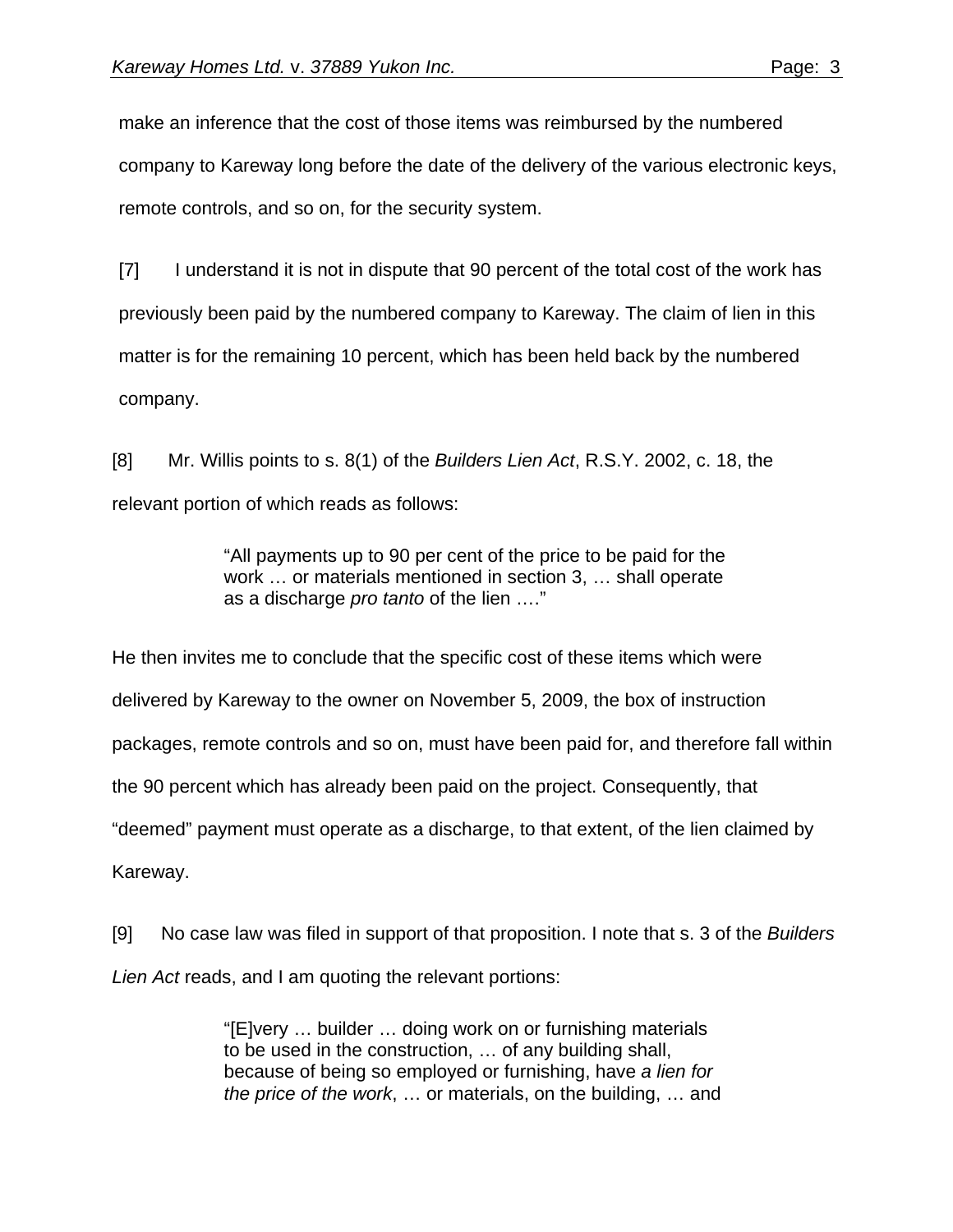the lands occupied thereby …, limited in amount to the sum justly due to the person entitled to the lien." (my emphasis)

As I interpret that wording, it is not open to me to specify whether the lien is for *particular materials* that have been employed in the construction of the building, but rather that the lien is available to the builder to be claimed for the entire sum justly due for the construction and the materials supplied, that is, "the price of the work." In this case, Kareway, as the builder, says that it is still owed at least 10 percent of the cost of the work under the development agreement, again "the price of the work," and that is the basis for the filing of the claim of lien.

[10] There is no dispute that the subject materials constitute "an integral and necessary part of the actual physical construction of the project," as that wording is used in the case of *Kettle Valley Contr. Ltd.* v. *Cariboo Paving Ltd.*,1986 CanLII 1009 (BC C.A.), at para. 64. In that paragraph the British Columbia Court of Appeal also held that it was not essential for a lien that a contractor's work had been done on the site, provided that the work is an integral and necessary part of the actual physical construction of the project. The box of materials, which was delivered by Kareway to the owner on November 5th, was not delivered to the site. Rather, it was delivered to the registered office for the owner, which was a solicitor's office, following a demand made by the owner's solicitor for those materials. However, the place of delivery was not an argument pursued by the owner.

[11] I digress momentarily to indicate that there was a factual dispute about where these items were kept prior to November 5th. There was evidence of Chris Johnson, on behalf of the owner, in para. 8 of his affidavit, that these materials were delivered to the